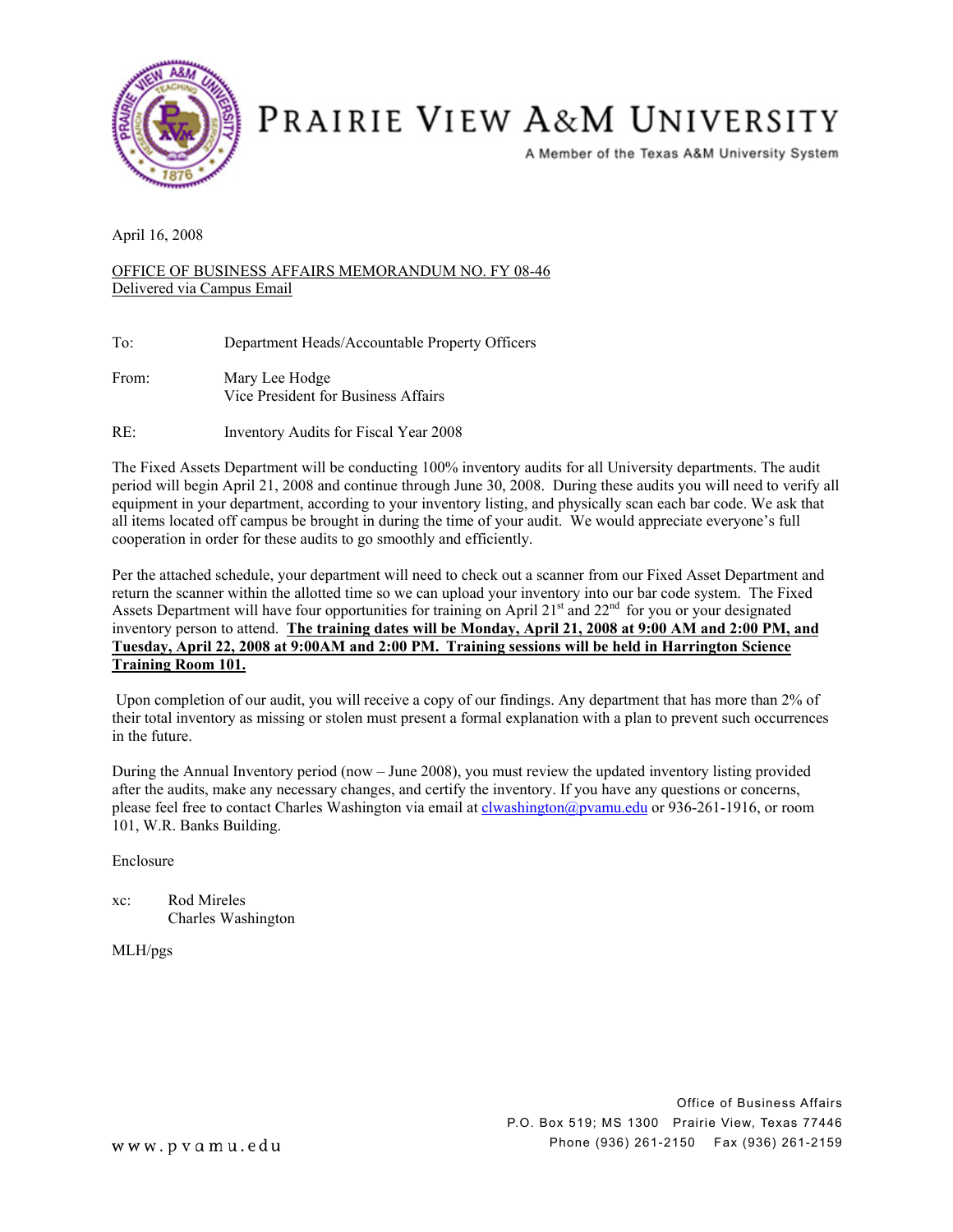| April 2008 |                                                                                                                  |                                                                                                                  |                |                |                |                |
|------------|------------------------------------------------------------------------------------------------------------------|------------------------------------------------------------------------------------------------------------------|----------------|----------------|----------------|----------------|
| Sunday     | Monday                                                                                                           | Tuesday                                                                                                          | Wednesday      | Thursday       | Friday         | Saturday       |
|            |                                                                                                                  | $\mathbf{1}$                                                                                                     | $\overline{2}$ | $\mathfrak{Z}$ | $\overline{4}$ | $\overline{5}$ |
| 6          | $\overline{7}$                                                                                                   | $\, 8$                                                                                                           | 9              | 10             | 11             | 12             |
| 13         | 14                                                                                                               | 15                                                                                                               | 16             | 17             | 18             | 19             |
| 20         | 21<br>9:00 Inventory Training<br>Harrington Sci., Rm. 101<br>2:00 Inventory Training<br>Harrington Sci., Rm. 101 | 22<br>9:00 Inventory Training<br>Harrington Sci., Rm. 101<br>2:00 Inventory Training<br>Harrington Sci., Rm. 101 | 23             | 24             | 25             | 26             |
| 27         | 28                                                                                                               | 29                                                                                                               | 30             |                |                |                |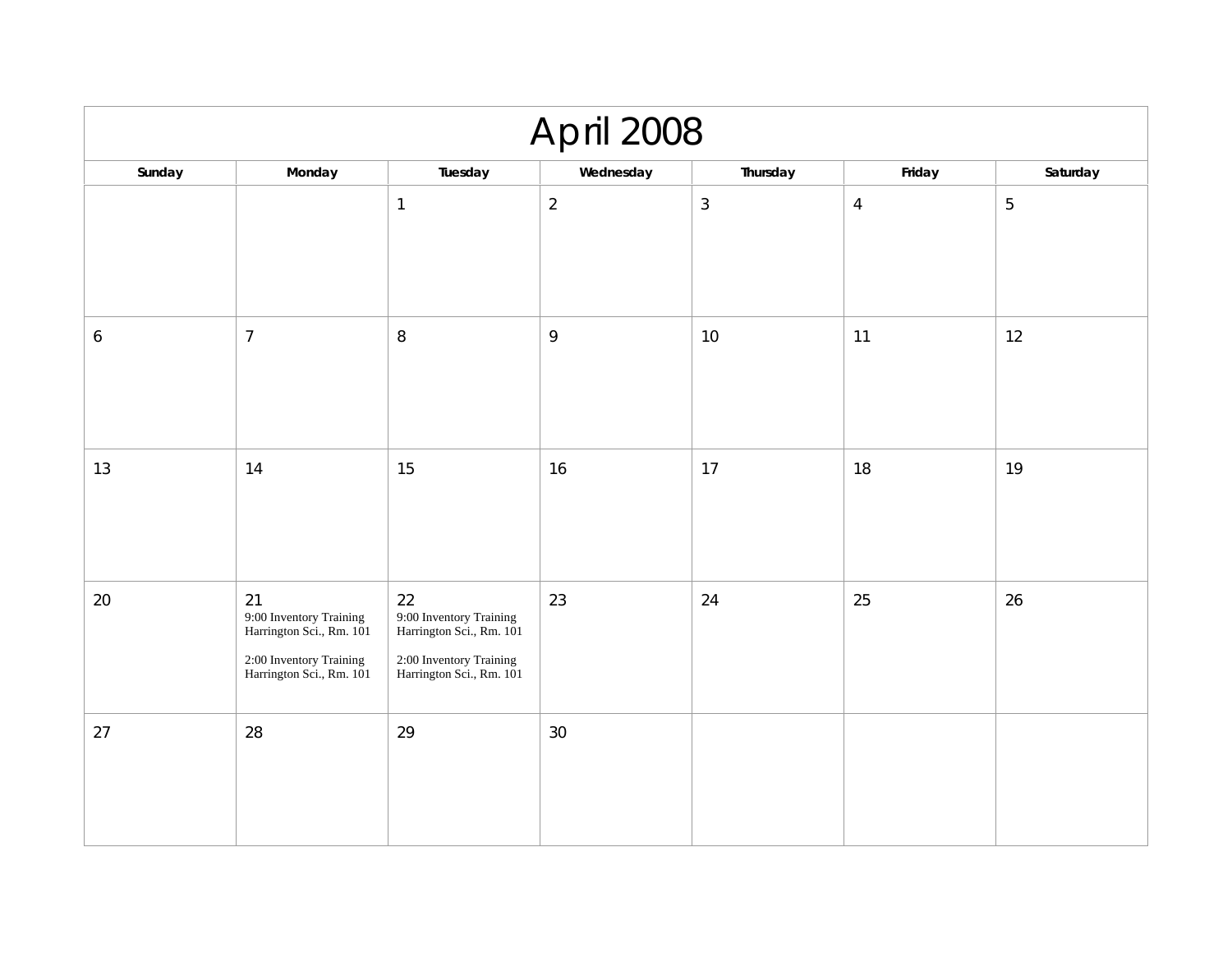| May 2008       |                                                                                  |                                                                                                          |                                                                 |                                                                                        |                                                           |                |
|----------------|----------------------------------------------------------------------------------|----------------------------------------------------------------------------------------------------------|-----------------------------------------------------------------|----------------------------------------------------------------------------------------|-----------------------------------------------------------|----------------|
| Sunday         | Monday                                                                           | Tuesday                                                                                                  | Wednesday                                                       | Thursday                                                                               | Friday                                                    | Saturday       |
|                |                                                                                  |                                                                                                          |                                                                 | 1<br>$REEX/IRES - (17)$<br>CLAG (140) 2<br><b>DAYS</b>                                 | 2<br>EDAD/EDUC (74)<br><b>CHEM (100)</b><br>BIOL (1 WEEK) | $\mathfrak{Z}$ |
|                |                                                                                  |                                                                                                          |                                                                 | CUST (12)                                                                              |                                                           |                |
| $\overline{4}$ | 5<br>CPSC 1 WEEK;<br>342 ITEMS<br>DISL 1 WEEK;<br>252 ITEMS<br>$(5TH - 9TH)$     | 6<br>CLSC 1 DY;<br>60ITEMS<br>DISAB 1DY; 8<br><b>ITEMS</b>                                               | 7<br>ROTC/ARMY (27)<br>SPSC (70)                                | 8<br><b>CUIN (55)</b><br>MDCA(44)<br>STAF (32)                                         | 9<br><b>GRAD/NWEST</b><br>SJJP (156) 2 DAYS               | 10             |
| 11             | 12<br>FISC (FARP, FSRV, B<br>UDR)<br>109 ITEMS<br>2 DAYS                         | 13<br><b>ENHS 1DY; 10</b><br><b>ITEMS</b><br><b>GRMT 1DY; 48</b><br><b>ITEMS</b><br><b>SACT 1 DY; 53</b> | 14<br>LGCM-(1 WEEK)<br>GRST/GRSC (51)<br><b>HHPF (62)</b>       | 15<br><b>MATH (92)</b><br><b>ACAF (13)</b><br>CEPL (20)<br>ACCS (162) 2<br><b>DAYS</b> | 16<br><b>ENGI/EENG</b><br>1 WEEK                          | 17             |
| 18             | 19<br><b>ENGI, DENG</b><br>MENG, GEEN,<br>LAB<br>1 WEEK<br>$(19^{TH} - 23^{RD})$ | 20<br>CHAP 1 DY; 3<br><b>ITEMS</b><br>DVLP 1 DY; 30<br><b>ITEMS</b><br>PRES 1 DY; 20                     | 21<br><b>ACAF/TITL III</b><br>2 WEEKS<br>COPS (60)<br>STLI (17) | 22<br>MLSC/NAVY (18)<br><b>HUMR (46)</b><br>TCOM(17)                                   | 23<br><b>UHON (21)</b><br>PHYS 1 WEEK                     | 24             |
| 25             | 26<br>NURS 1 WEEK,<br>256 ITEMS<br>$26$ <sup>TH</sup> - $30$ <sup>TH</sup> )     | 27<br><b>ADRC 1 DY; 88</b><br><b>ITEMS</b><br><b>ENGI/CIEN 1DY;</b><br>77 ITEMS<br>SOLAR 1 DY; 70        | 28                                                              | 29                                                                                     | 30                                                        | 31             |